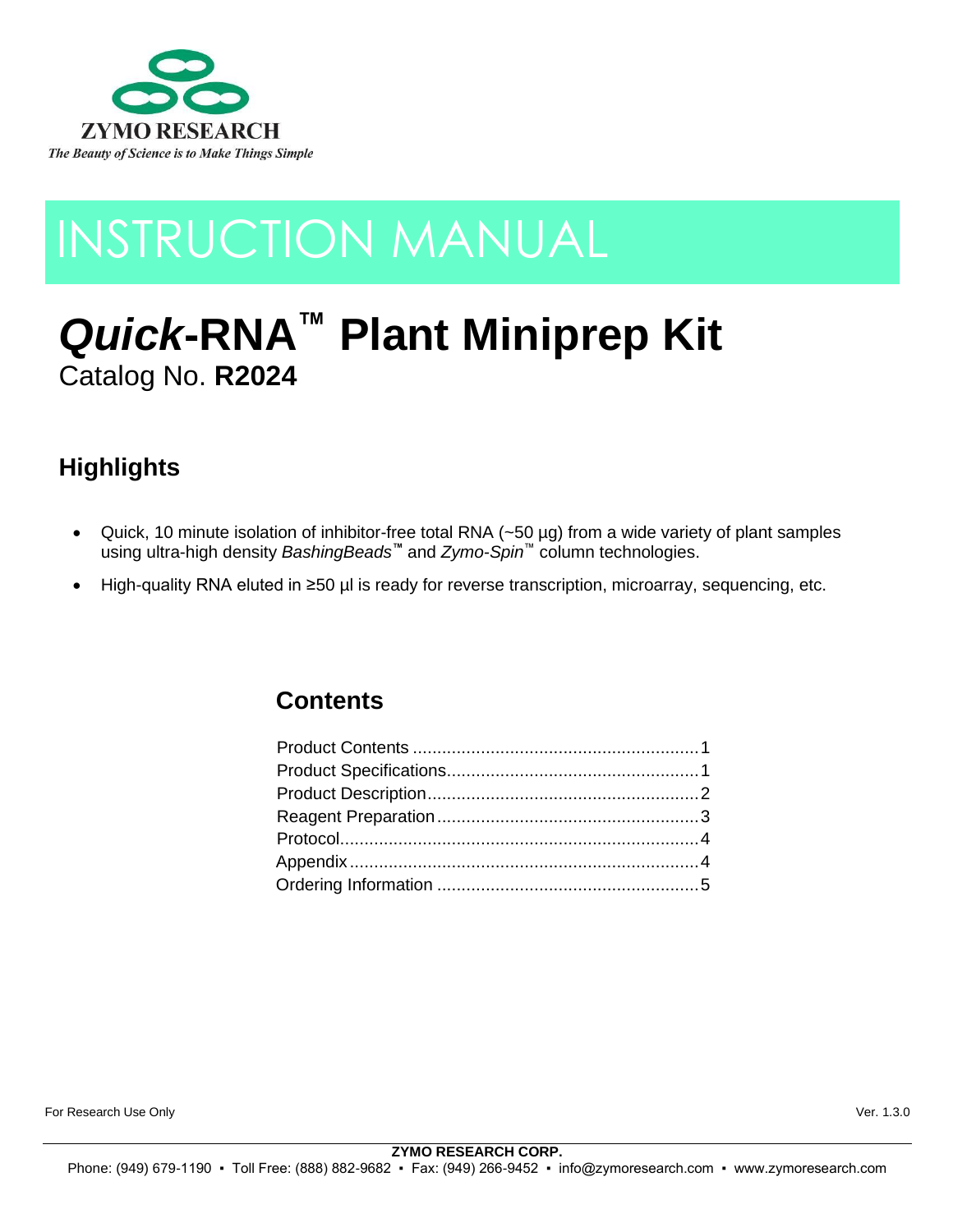Satisfaction of all Zymo Research products is guaranteed. If you are dissatisfied with this product please call 1-888-882-9682.

For assistance, contact us at [tech@zymoresearch.com.](mailto:tech@zymoresearch.com)

### **Product Contents**

| Quick-RNA <sup>™</sup> Plant Miniprep Kit<br>(Kit Size) | R2024<br>(50 preps.) |
|---------------------------------------------------------|----------------------|
| <b>RNA Lysis Buffer</b>                                 | 50 ml                |
| <b>RNA Prep Buffer</b>                                  | 25 ml                |
| <b>RNA Wash Buffer<sup>1</sup></b> (concentrate)        | 24 ml                |
| <b>DNase/RNase-Free Water</b>                           | 4 ml                 |
| <b>Prep Solution</b>                                    | 30 ml                |
| ZR BashingBead <sup>™</sup> Lysis Tubes (2.0 mm)        | 50                   |
| Zymo-Spin <sup>™</sup> IIICG Columns                    | 50                   |
| Zymo-Spin <sup>™</sup> IICR Columns                     | 50                   |
| Zymo-Spin <sup>™</sup> III-HRC Filters                  | 50                   |
| <b>Collection Tubes</b>                                 | 2x <sub>50</sub>     |
| <b>Instruction Manual</b>                               | 1                    |

Note - Integrity of kit components is guaranteed for up to one year from date of purchase. Reagents are routinely tested on a lot-to-lot basis to ensure they provide the highest performance and reliability.

1 Add 96 ml 100% ethanol (104 ml 95% ethanol) to the 24 ml **RNA Wash Buffer** concentrate before use.

# **Specifications**

- **Sample Types**  Leaves, stems, buds, flowers, fruit, seeds, etc.
- **Format**  Bead beating, spin column
- **Yield** RNA can be eluted into  $\geq$ 50 µl, allowing for a highly concentrated sample. Maximum RNA binding capacity of the provided column is ~50 µg.
- **RNA Purity** High quality total RNA  $(A_{260}/A_{280} > 1.8, A_{260}/A_{230} > 1.8)$  is recovered. In general, traces of DNA may be present in the eluted RNA fraction. Complete removal of DNA can be accomplished by performing an in-column DNase I digestion (page 4).
- **Compatibility**  Compatible with samples stored in RNA*later* ™.
- **RNA Storage**  RNA is eluted with RNase-free water and can be stored at ≤-70 ºC. The addition of RNase inhibitors is optional but highly recommended for prolonged storage.
- **Required Equipment**  Microcentrifuge, vortex, cell disrupter/pulverizer (optional).

This product is for research use only and should only be used by trained professionals. It is not for use in diagnostic procedures. Some reagents included with this kit are irritants. Wear protective gloves and eye protection. Follow the safety guidelines and rules enacted by your research institution or facility.™ Trademarks of Zymo Research Corporation. Disruptor Genie™ and Vortex Genie™ are trademarks of Scientific Industries, Inc. FastPrep® is a registered trademark of Qbiogene, Inc. RNAlater™ is a trademark of Ambion, Inc. Lightcycler™ is a trademark of the Roche Group.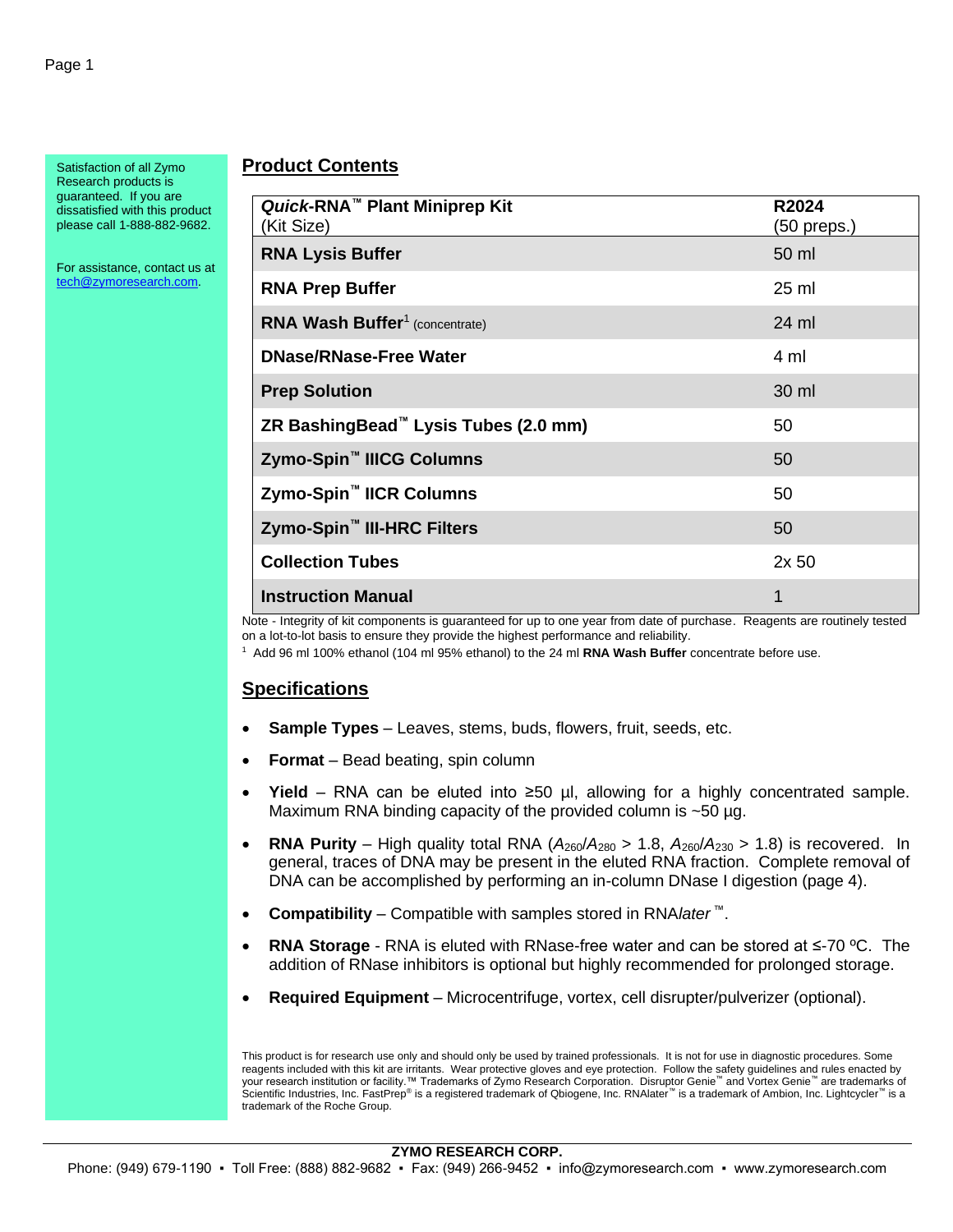sample 1

**Product Description**

 $.9.0.$ 

 $-5.0 -40-$ 

 $-3.0 \frac{2.5}{2.0}$  -

 $1.5 .1.0.$  $.05.$ 

The *Quick***-RNA™ Plant Miniprep Kit** provides for rapid isolation of RNA from various plant samples (*e.g.* leaves, stems, buds, flowers, fruit, seeds *etc.*). For purification of total RNA including small RNAs (~50 µg), the *Quick***-RNA™ Plant Miniprep Kit** features a specially formulated **RNA Lysis Buffer**. The **Zymo-Spin™ IIICG Column** allows for high-capacity DNA elimination and the subsequent **Zymo-Spin™ IICR Column** efficiently adsorbs total RNA.

The RNA is washed and then eluted with **DNase/RNase-Free Water**. For inhibitor removal, the eluted RNA can be treated by running the sample through the **Zymo-Spin™ III-HRC Filters**. The RNA is suitable for use in various subsequent procedures including RT-PCR.

*The entire RNA isolation procedure typically takes about 10 minutes.*

sample 2



#### **Figure 1:**

Isolation of **total RNA** from **10 mg** of a fresh leaf (*Nicotiana sp.)* using the *Quick***-RNA™ Plant Miniprep Kit**.Leaves were minced and processed with a FastPrep® -24 device *(MP Biomedicals*, see page 7). Samples 1 and 2 were loaded in 2x and 1x volume aliquots, respectively, and resolved in a 1% (w/v) nondenaturing agarose gel. RNA Millenium™ Markers *(Ambion)* were used as size standards.

#### **Figure 2:**

*Nicotiana sp.* leaf samples were spiked with humic acid *(Sigma)* at a final  $Ab_{230nm} = 0.2$ . Total RNA was isolated with and without the use of the **Zymo-Spin™ III-HRC Filter**. RT-PCR performed with a LightCycler™ 480 *(Roche)* showed an increase in fluorescence signal and detected an early amplification initiation for the **Zymo-Spin™ III-HRC** treated samples compared to the nontreated samples  $(c_p = [30 \text{ vs. } 31]$ , respectively).



For **Assistance**, please contact Zymo Research Technical Support at 1-888-882-9682 or e-mail tech@zymoresearch.com.

#### **Note:**

For isolation of inhibitor-free, PCR-quality DNA from variety of plant and seed samples see *Quick***-DNA™ Plant/Seed Miniprep Kit** (Cat. **#D6020**).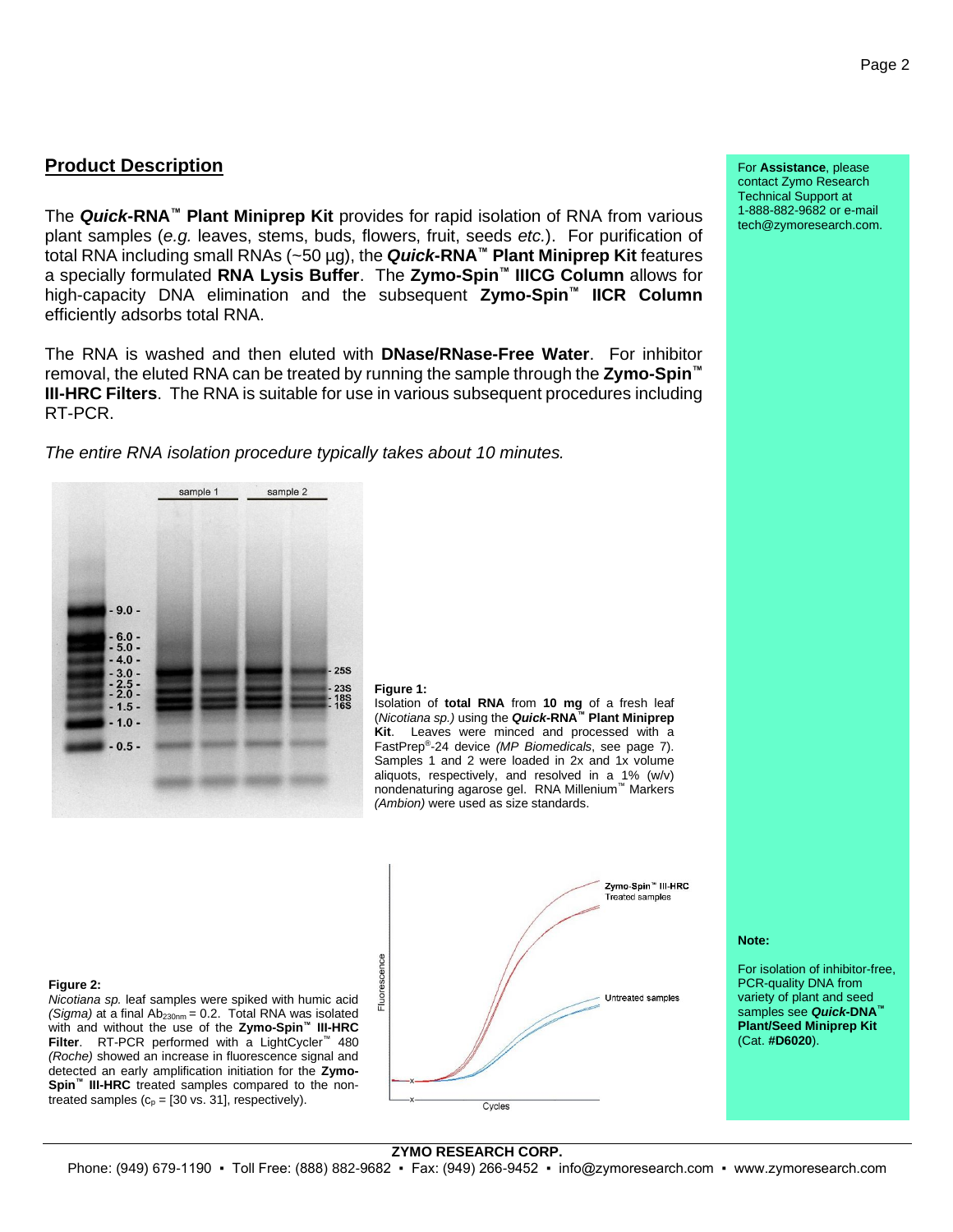Make sure guidelines are followed to ensure the RNA isolation procedure is performed in an RNase-free environment.

#### **Notes:**

<sup>1</sup> For example, up to 150 mg pre-cut leaves of *Nicotiana sp.*

2 **Sample processing example:** *Nicotiana sp.,* fresh leaves: 6 m/s, 30-60 seconds - FastPrep<sup>®</sup>-24, or similar. See manufacturer's s literature for operating information.

3 Sample *(i.e., supernatant)* and reagent volumes in this protocol can be adjusted proportionally if needed.

4 To process samples >800 µl, reload the column.

5 At this point, RNA samples can be in-column DNase I treated (page 4).

## **Reagent Preparation**

✓ Add 96 ml 100% ethanol (104 ml 95% ethanol) to the 24 ml **RNA Wash Buffer** concentrate.

### **Protocol**

Perform all steps at room temperature and centrifugation at 10,000-16,000 x g for 30 seconds, unless specified.

- 1. Collect fresh/frozen, finely minced plant sample<sup>1</sup> into a **ZR BashingBead™ Lysis Tube** and add 800 µl **RNA Lysis Buffer**.
- 2. Secure in a bead beater fitted with a 2 ml tube holder assembly and process<sup>2</sup>.
- 3. Centrifuge the **ZR BashingBead™ Lysis Tube** for 1 minute.
- 4. Transfer 400 µl of the supernatant<sup>3</sup> into a **Zymo-Spin™ IIICG Column**<sup>4</sup> in a **Collection Tube** and centrifuge for 30 seconds. Save the flow-through!
- 5. Add 1 volume ethanol (95-100%) to the flow-through in the **Collection Tube** and mix well.
- 6. Transfer the mixture to a **Zymo-Spin™ IICR Column**<sup>4</sup> in a **Collection Tube** and centrifuge for 30 seconds<sup>5</sup>. Discard the flow-through.
- 7. Add 400 µl **RNA Prep Buffer** to the column and centrifuge for 30 seconds. Discard the flow-through.
- 8. Add 700 µl **RNA Wash Buffer** to the column and centrifuge for 30 seconds. Discard the flow-through.
- 9. Add 400 µl **RNA Wash Buffer** to the column and centrifuge for 2 minutes to ensure complete removal of the wash buffer. Transfer the column carefully into an RNasefree tube (not provided).
- 10. Add 50 µl **DNase/RNase-Free Water** directly to the column matrix and centrifuge for 30 seconds.
- 11. Place a **Zymo-Spin™ III-HRC Filter** in a new Collection Tube and add 600 µl **Prep Solution**. Centrifuge at 8,000 x *g* for 3 minutes.
- 12. Transfer the eluted RNA (step 10) into a prepared Zymo-Spin™ III-HRC Filter in an RNase-free tube (not provided) and centrifuge at exactly 16,000 *x g* for 3 minutes.

The filtered RNA can be used immediately or stored at -70°C.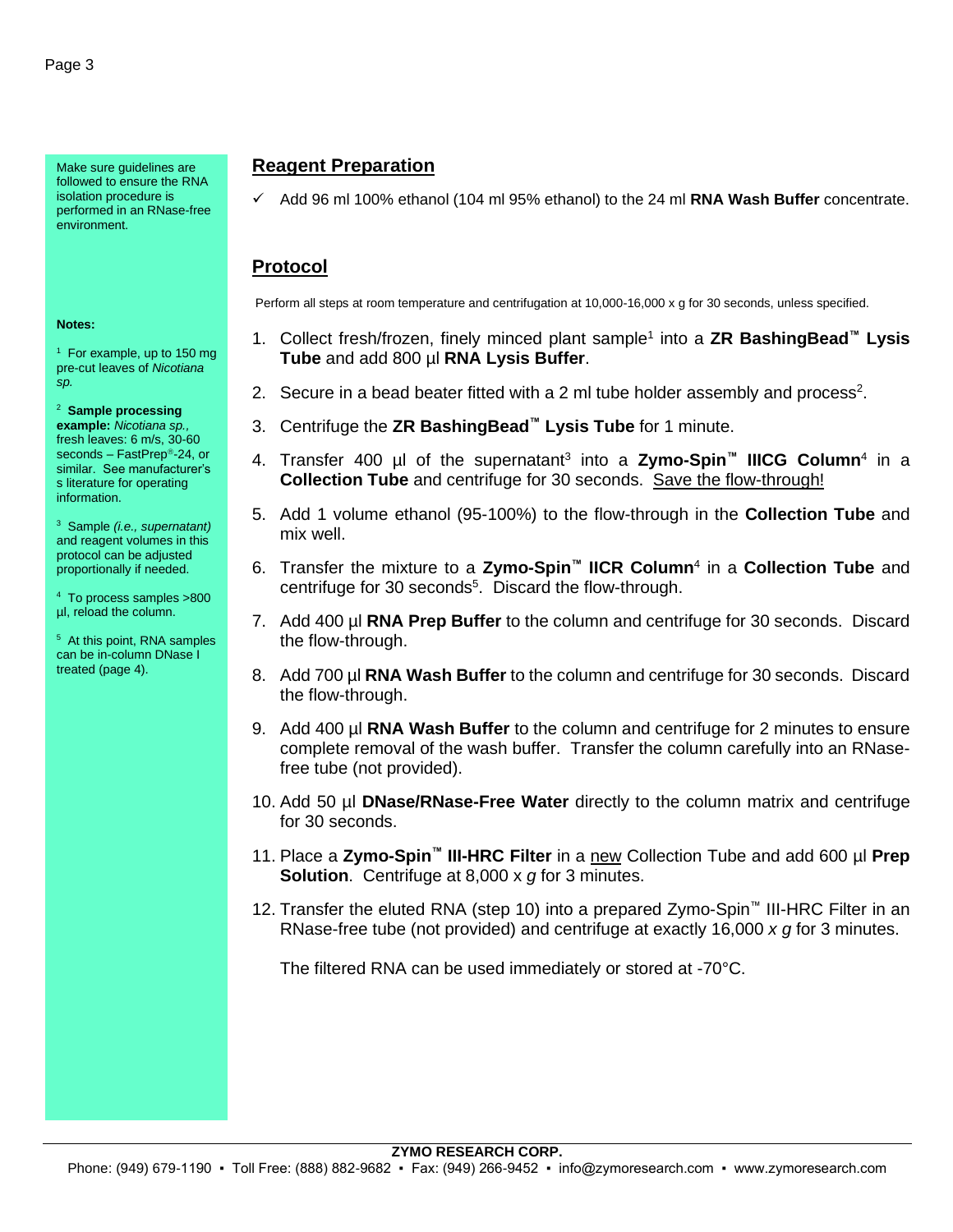## **Appendix A:** *In-Column* **DNase Digestion**

The DNase I digestion procedure can be performed using **DNase I Set** (E1010)<sup>1</sup>. Perform all steps at room temperature and centrifugation at 10,000-16,000 x g for 30 seconds, unless specified.

- 1. Following the RNA binding step (page 3, step 6), prewash the column with 400 µl **RNA Wash Buffer**. Centrifuge for 30 seconds. Discard the flow-through.
- 2. For each sample to be treated, prepare **DNase I Reaction Mix** in an RNase-free tube (not provided). Mix well by gentle inversion:

**DNase I** 5 µl **DNase I** 5 pl **DNA Digestion Buffer** 

3. Add 80 µl of the **DNase I Reaction Mix** directly to the column matrix. Incubate the column at room temperature (20-30°C) for 15 minutes. Then continue with RNA Purification (page 3, step 7).

## **Appendix B: Samples in DNA/RNA Shield™**

- 1. Bring the lysed sample to at least 800 µl with **DNA/RNA Shield™**. Transfer the 800 µl sample to a **ZR BashingBead™ Lysis Tube**.
- 2. Secure in a bead beater fitted with a 2 ml tube holder assembly and process.
- 3. Centrifuge the **ZR BashingBead™ Lysis Tube** for 1 minute.
- 4. Transfer 400 µl supernatant to a new tube (not provided).
- 5. Add 1 volume **RNA Lysis Buffer** to the sample and mix well.
- 6. Transfer the mixture to a **Zymo-Spin™ IIICG Column** in a **Collection Tube** and centrifuge for 30 seconds. Save the flow-through!
- 7. Continue with RNA Purification (page 3, step 5).

#### **Notes:**

<sup>1</sup> Prior to use, reconstitute the lyophilized **DNase I** as indicated on the vial. Store frozen aliquots.

*Unit definition - one unit increases the absorbance of a high molecular weight DNA solution at a rate of 0.001 A<sup>260</sup> units/min/ml of reaction mixture at 25°C.*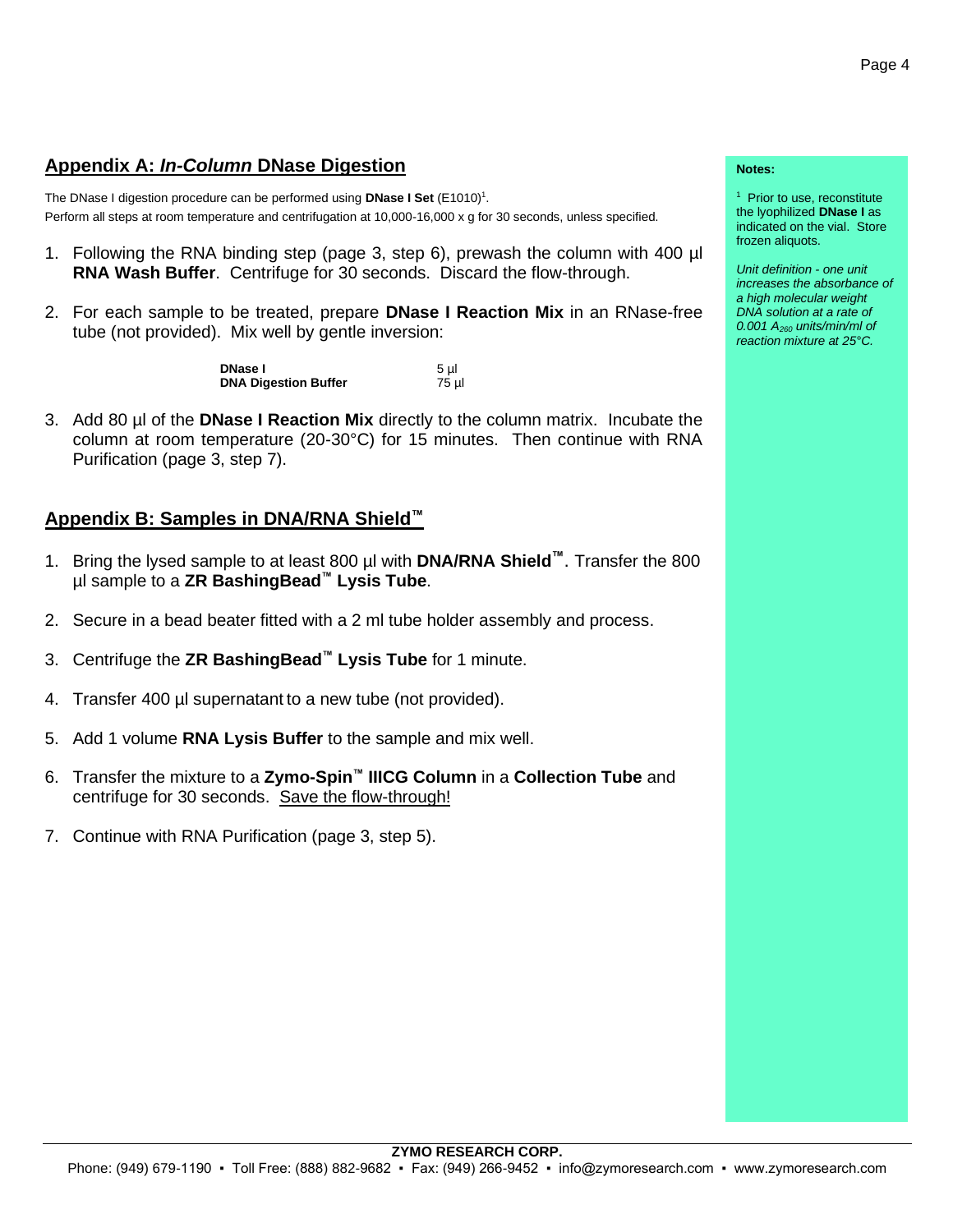# **Ordering Information**

| <b>Product Description</b>                | <b>Kit Size</b> | Catalog No.       |
|-------------------------------------------|-----------------|-------------------|
| Quick-RNA <sup>™</sup> Plant Miniprep Kit | 50 Preps.       | R <sub>2024</sub> |

| <b>For Individual Sale</b>                       | <b>Amount</b>                                               | Catalog No.                                         |
|--------------------------------------------------|-------------------------------------------------------------|-----------------------------------------------------|
| ZR BashingBead <sup>™</sup> Lysis Tubes (2.0 mm) | 50                                                          | S6003-50                                            |
| <b>RNA Lysis Buffer</b>                          | 50 ml<br>100 ml                                             | R <sub>1060</sub> -1-50<br>R1060-1-100              |
| <b>RNA Prep Buffer</b>                           | $10 \mathrm{m}$<br>$25 \text{ ml}$                          | R1060-2-10<br>R <sub>1060</sub> -2-25               |
| <b>RNA Wash Buffer (concentrate)</b>             | 6 ml<br>$12 \text{ ml}$<br>24 ml<br>48 ml                   | R1003-3-6<br>R1003-3-12<br>R1003-3-24<br>R1003-3-48 |
| Zymo-Spin <sup>™</sup> IICR Columns              | 50<br>250                                                   | C1078-50<br>C1078-250                               |
| Zymo-Spin <sup>™</sup> IIICG Columns             | 50<br>250                                                   | C1006-50-G<br>C1006-250-G                           |
| OneStep <sup>™</sup> PCR Inhibitor Removal Kit   | 50                                                          | D6030                                               |
| <b>Collection Tubes</b>                          | 50<br>500<br>1000                                           | C <sub>1001</sub> -50<br>C1001-500<br>C1001-1000    |
| <b>DNase/RNase-Free Water</b>                    | $1 \text{ ml}$<br>$4 \text{ ml}$<br>6 ml<br>$10 \mathrm{m}$ | W1001-1<br>W1001-4<br>W1001-6<br>W1001-10           |

|  | <b>Description</b>                                                                                                                                                 | Amount | Cat. No.    |
|--|--------------------------------------------------------------------------------------------------------------------------------------------------------------------|--------|-------------|
|  | Disruptor Genie <sup>™</sup> , 120V w/ 2 ml<br>tube holder assembly.                                                                                               | 1 unit | S6001-2-120 |
|  | Disruptor Genie <sup>™</sup> , 240V w/ 2 ml<br>tube holder assembly.                                                                                               | 1 unit | S6001-2-240 |
|  | <b>TurboMix Attachment, 2 ml</b><br>Permanently mounts to most existing<br>Vortex Genie <sup>™</sup> mixers converting<br>them to a Disruptor Genie <sup>™</sup> . | 1 unit | S6004-2     |

The **Disruptor Genie™** with 2 ml tube holder from Scientific Industries, Inc. (Cat. No. S6001-2 from Zymo Research Corp.)